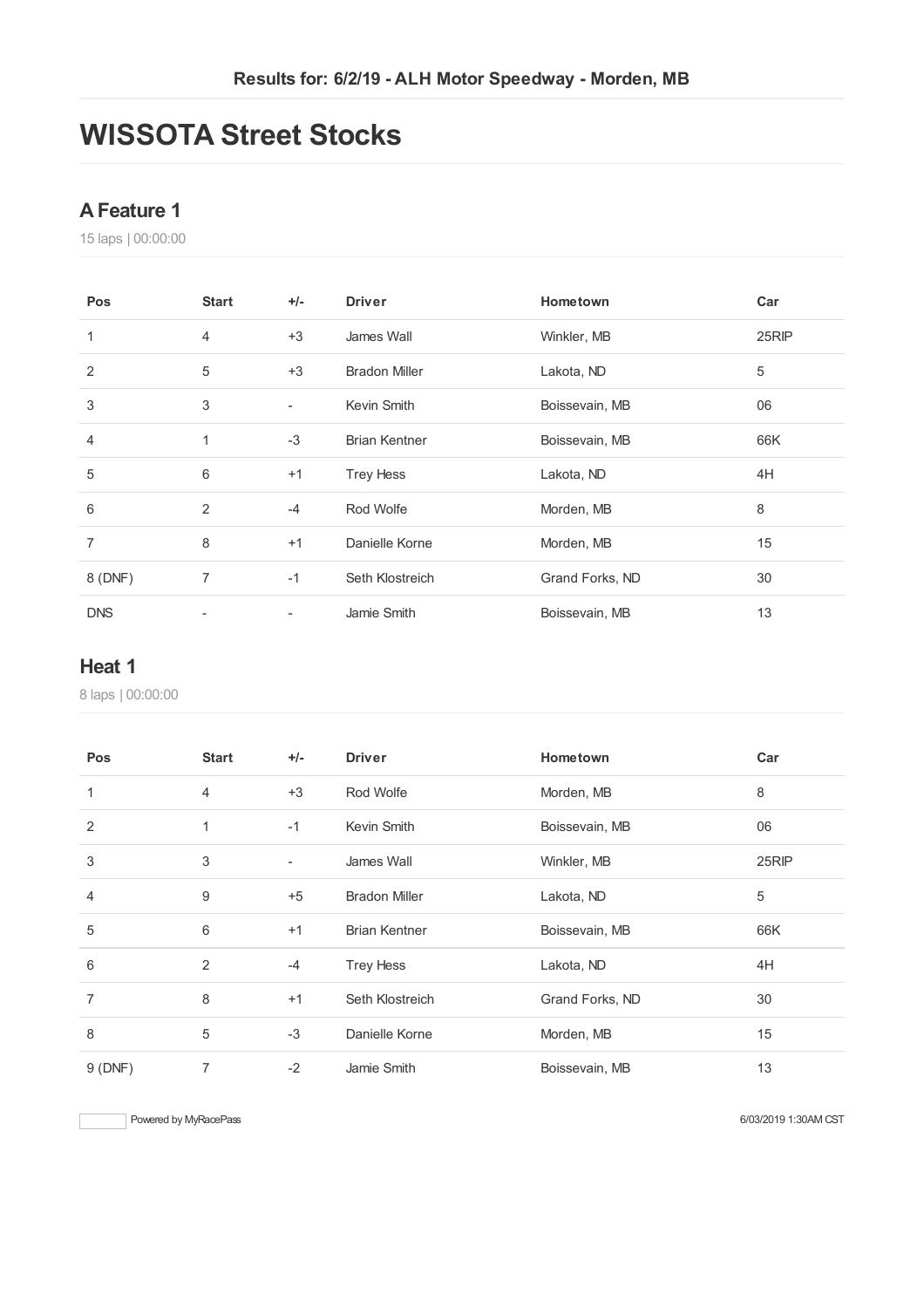# **WISSOTA Modifieds**

### **AFeature 1**

laps | 00:00:00

| Pos            | <b>Start</b>     | $+/-$ | <b>Driver</b>       | Hometown          | Car          |
|----------------|------------------|-------|---------------------|-------------------|--------------|
| 1              | $\overline{4}$   | $+3$  | Ward Imrie          | Winnipeg, MB      | 10W          |
| 2              | 3                | $+1$  | Lee McRae           | Marquette, MB     | 9            |
| 3              | $\overline{2}$   | $-1$  | Eric Klassen        | Reihnfeld, MB     | 31           |
| $\overline{4}$ | $\overline{7}$   | $+3$  | <b>Scott Greer</b>  | Winnipeg, MB      | 5G           |
| 5              | 8                | $+3$  | <b>Ryan Cousins</b> | Morden, MB        | 36           |
| 6              | 6                | ٠     | <b>Shawn Teunis</b> | West St. Paul, MB | 39           |
| 7              | $\boldsymbol{9}$ | $+2$  | James Wall          | Winkler, MB       | 25RIP        |
| 8              | 10               | $+2$  | Jeff Pritchard      | Carman, MB        | $\mathbf{1}$ |
| 9              | 5                | $-4$  | <b>Tony Caissie</b> | Winnipeg, MB      | 12           |
| 10             | 1                | $-9$  | Chad Allen          | Morden, MB        | 22           |

### **Heat 1**

laps | 00:00:00

| Pos            | <b>Start</b>   | $+/-$                    | <b>Driver</b>       | Hometown          | Car   |
|----------------|----------------|--------------------------|---------------------|-------------------|-------|
| 1              |                | $\overline{\phantom{a}}$ | <b>Ryan Cousins</b> | Morden, MB        | 36    |
| 2              | 5              | $+3$                     | Scott Greer         | Winnipeg, MB      | 5G    |
| 3              | 2              | $-1$                     | Eric Klassen        | Reihnfeld, MB     | 31    |
| $\overline{4}$ | $\overline{4}$ | $\overline{\phantom{a}}$ | <b>Shawn Teunis</b> | West St. Paul, MB | 39    |
| 5              | 3              | $-2$                     | James Wall          | Winkler, MB       | 25RIP |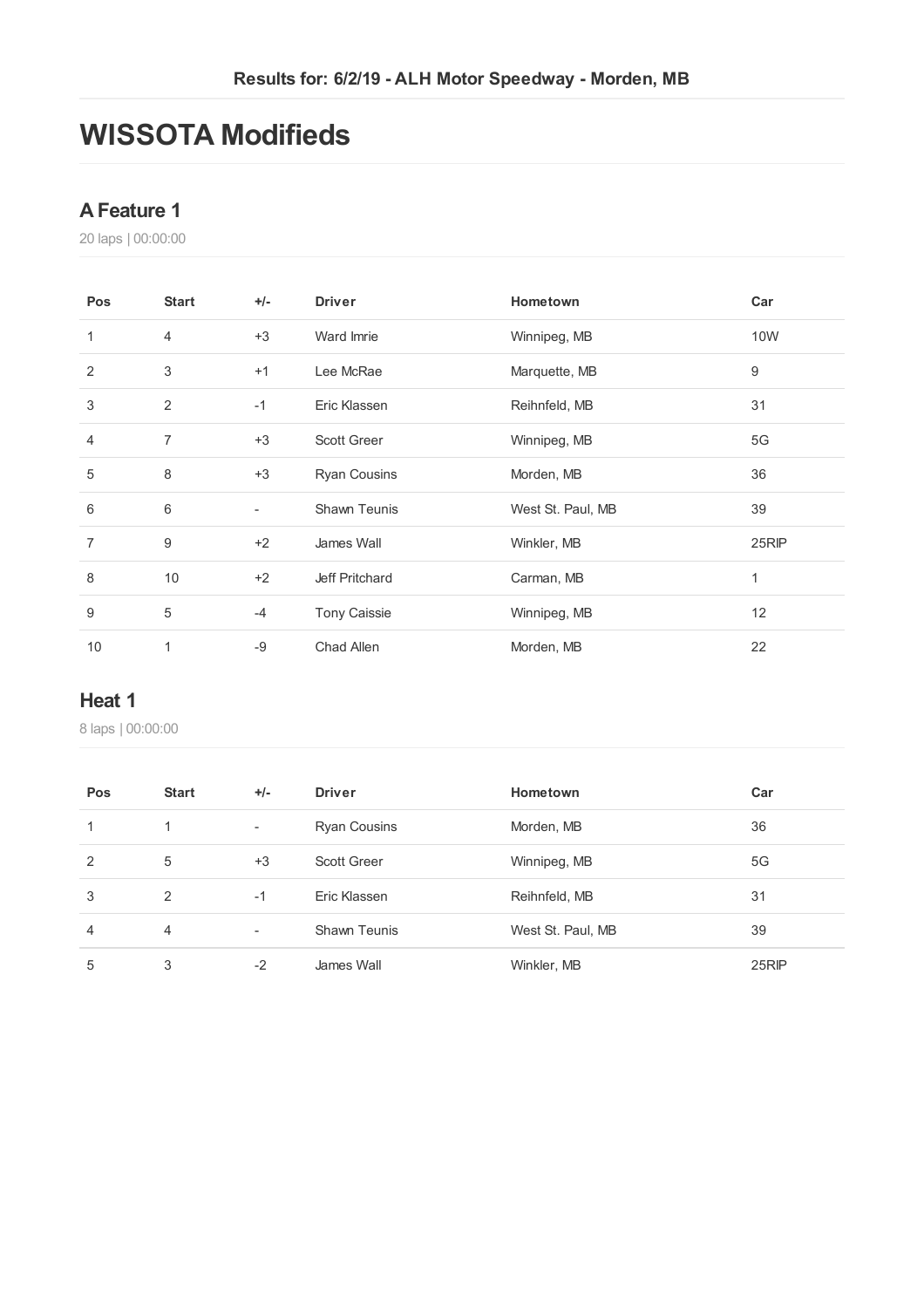## **Heat 2**

laps | 00:00:00

| Pos | <b>Start</b>   | $+/-$                    | <b>Driver</b>       | Hometown      | Car |
|-----|----------------|--------------------------|---------------------|---------------|-----|
|     | 2              | $+1$                     | Lee McRae           | Marquette, MB | 9   |
| 2   | 5              | $+3$                     | Ward Imrie          | Winnipeg, MB  | 10W |
| 3   |                | $-2$                     | Chad Allen          | Morden, MB    | 22  |
| 4   | $\overline{4}$ | $\overline{\phantom{a}}$ | <b>Tony Caissie</b> | Winnipeg, MB  | 12  |
| 5   | 3              | $-2$                     | Jeff Pritchard      | Carman, MB    |     |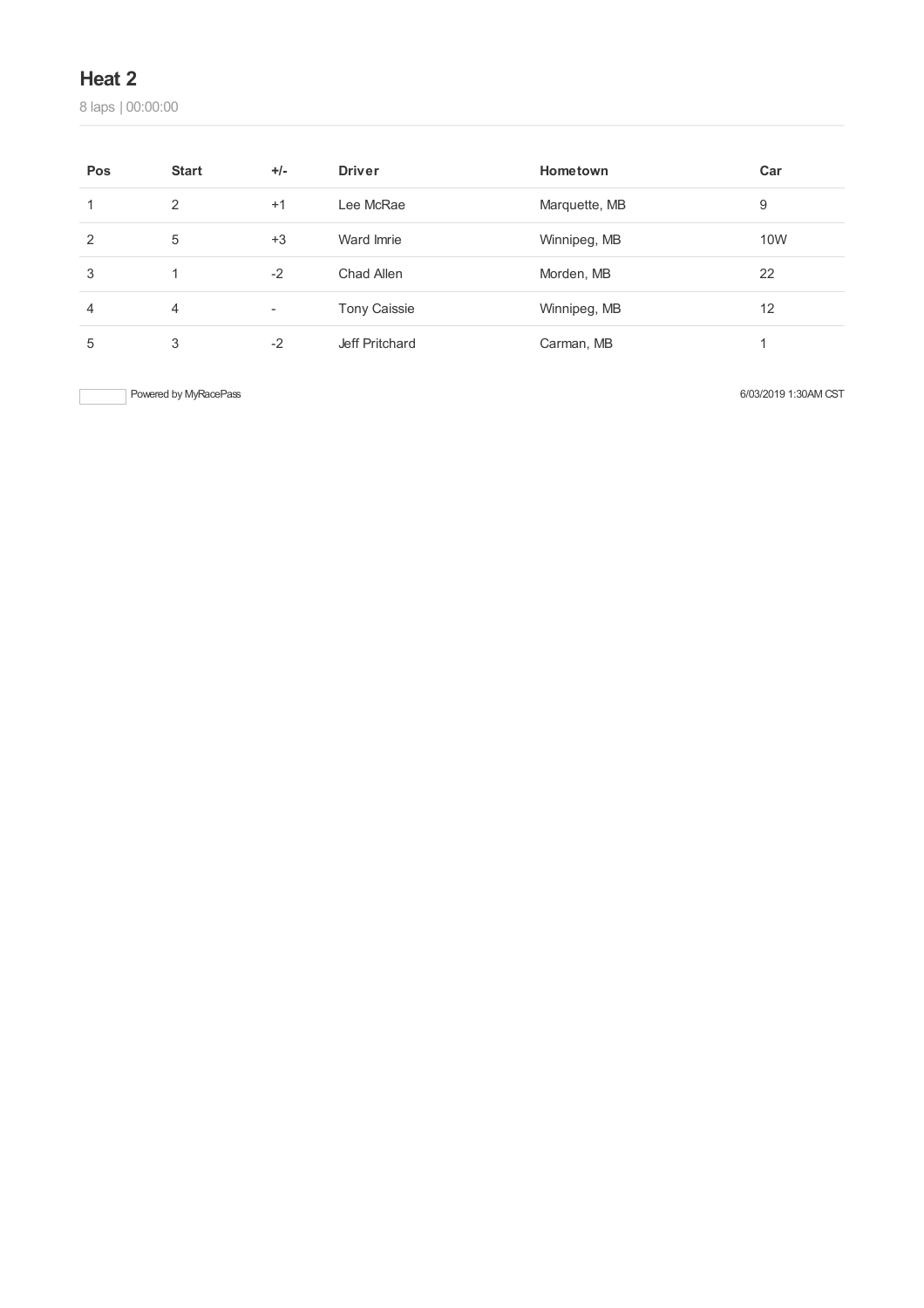# **Pure Stocks**

#### **AFeature 1**

laps | 00:00:00

| Pos              | <b>Start</b>   | $+/-$                    | <b>Driver</b>          | Hometown          | Car            |
|------------------|----------------|--------------------------|------------------------|-------------------|----------------|
| 1                | 5              | $+4$                     | Kevin Smith            | Boissevain, MB    | 222K           |
| $\overline{2}$   | 4              | $+2$                     | Michael Copp           | Dugald, MB        | 46C            |
| 3                | $\overline{2}$ | $-1$                     | <b>Jeff Gillies</b>    | Killarney, MB     | 7G             |
| 4                | 8              | $+4$                     | <b>Brian Bellew</b>    | Killarney, MB     | 30K            |
| 5                | 6              | $+1$                     | Chris Thomas           | St. Malo, MB      | 24             |
| 6                | $\overline{7}$ | $+1$                     | Jeremy Bezan           | Miami, MB         | 00             |
| $\overline{7}$   | 10             | $+3$                     | Dean Miljure           | Winnipeg, Man, MB | 71             |
| 8                | 14             | $+6$                     | Al Unger               | Morden, MB        | 95             |
| $\boldsymbol{9}$ | 12             | $+3$                     | <b>Dennis Peters</b>   | Thornhill, MB     | 29             |
| 10               | 16             | $+6$                     | Tommy Fehr             | Winkler, MB       | 21F            |
| 11 (DNF)         | 3              | -8                       | Jimmy Klassen          | Morden, MB        | $\overline{7}$ |
| 12 (DNF)         | 9              | $-3$                     | George Darling         | Winnipeg, MB      | 2JR            |
| 13 (DNF)         | 13             | $\overline{\phantom{a}}$ | Tyler Fehr             | Winkler, MB       | 5F             |
| 14 (DNF)         | 15             | $+1$                     | Shayne Hildebrand      | Morden, MB        | 38             |
| 15 (DNF)         | 11             | $-4$                     | <b>Bryson Cuvelier</b> | Killarney, MB     | 66C            |
| <b>DNS</b>       |                | $-15$                    | <b>Blayne Klassen</b>  | Morden, MB        | 60             |

# **Heat 1**

laps | 00:00:00

| Pos            | <b>Start</b> | $+/-$ | <b>Driver</b>         | Hometown          | Car |
|----------------|--------------|-------|-----------------------|-------------------|-----|
| 1              | 4            | $+3$  | <b>Blayne Klassen</b> | Morden, MB        | 60  |
| 2              | 1            | $-1$  | Jimmy Klassen         | Morden, MB        | 7   |
| 3              | 5            | $+2$  | Jeff Gillies          | Killarney, MB     | 7G  |
| $\overline{4}$ | 2            | $-2$  | Dean Miljure          | Winnipeg, Man, MB | 71  |
| 5              | 6            | $+1$  | Tyler Fehr            | Winkler, MB       | 5F  |
| 6              | 3            | $-3$  | Shayne Hildebrand     | Morden, MB        | 38  |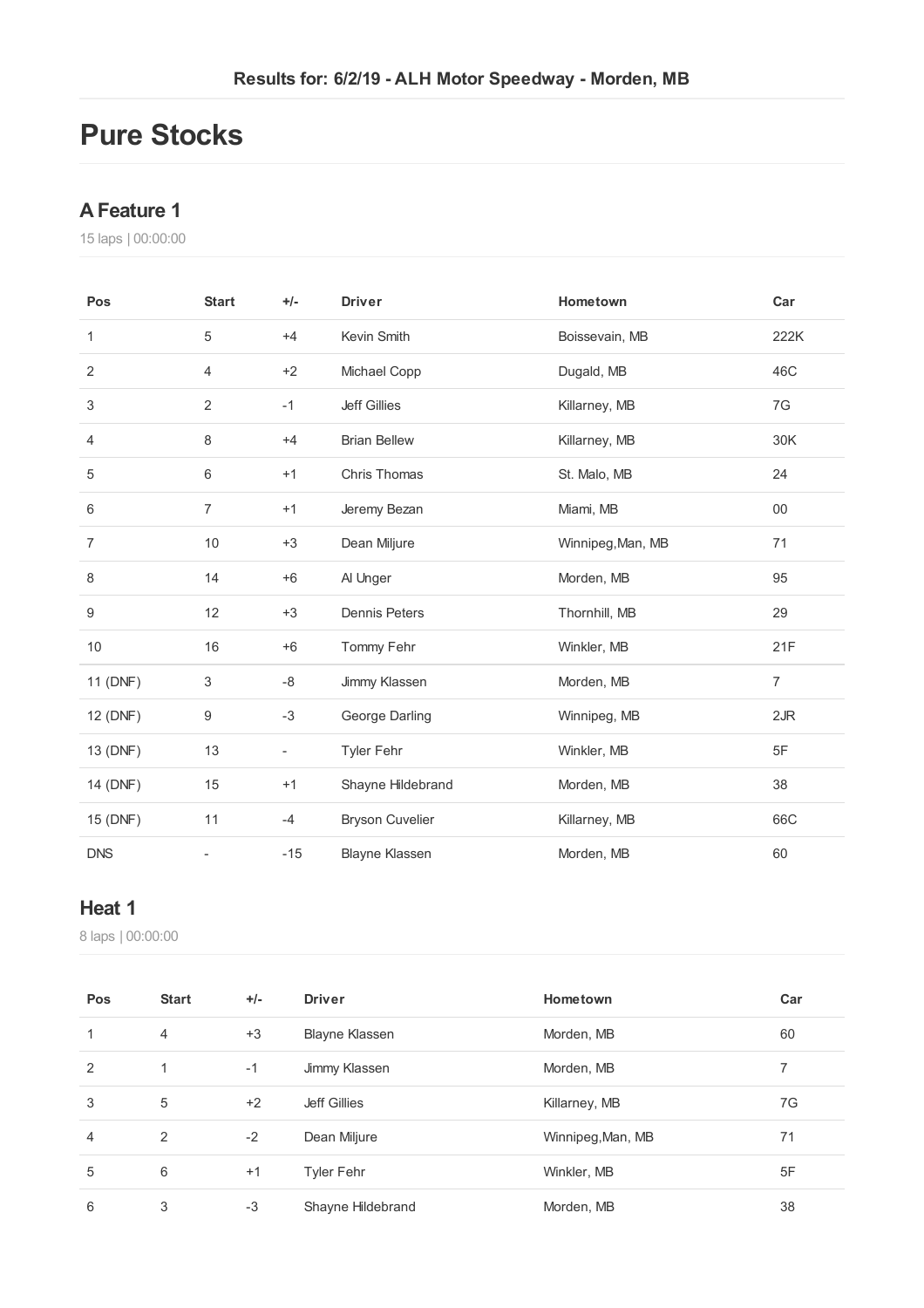# **Heat 2**

laps | 00:00:00

| Pos           | <b>Start</b> | $+/-$                    | <b>Driver</b>          | Hometown      | Car |
|---------------|--------------|--------------------------|------------------------|---------------|-----|
| 1             | 2            | $+1$                     | <b>Brian Bellew</b>    | Killarney, MB | 30K |
| $\mathcal{P}$ | 4            | $+2$                     | Chris Thomas           | St. Malo, MB  | 24  |
| 3             | 3            | $\overline{\phantom{a}}$ | Jeremy Bezan           | Miami, MB     | 00  |
| 4             |              | $-3$                     | <b>Bryson Cuvelier</b> | Killarney, MB | 66C |
| 5             | 5            | $\overline{\phantom{a}}$ | Al Unger               | Morden, MB    | 95  |

## **Heat 3**

laps | 00:00:00

| Pos           | <b>Start</b>             | $+/-$                    | <b>Driver</b>  | Hometown       | Car  |
|---------------|--------------------------|--------------------------|----------------|----------------|------|
|               |                          | $\overline{\phantom{a}}$ | Kevin Smith    | Boissevain, MB | 222K |
| $\mathcal{P}$ | 3                        | $+1$                     | Michael Copp   | Dugald, MB     | 46C  |
| 3             | 2                        | $-1$                     | George Darling | Winnipeg, MB   | 2JR  |
| 4             | 4                        | $\overline{\phantom{a}}$ | Dennis Peters  | Thornhill, MB  | 29   |
| <b>DNS</b>    | $\overline{\phantom{a}}$ | ۰                        | Tommy Fehr     | Winkler, MB    | 21F  |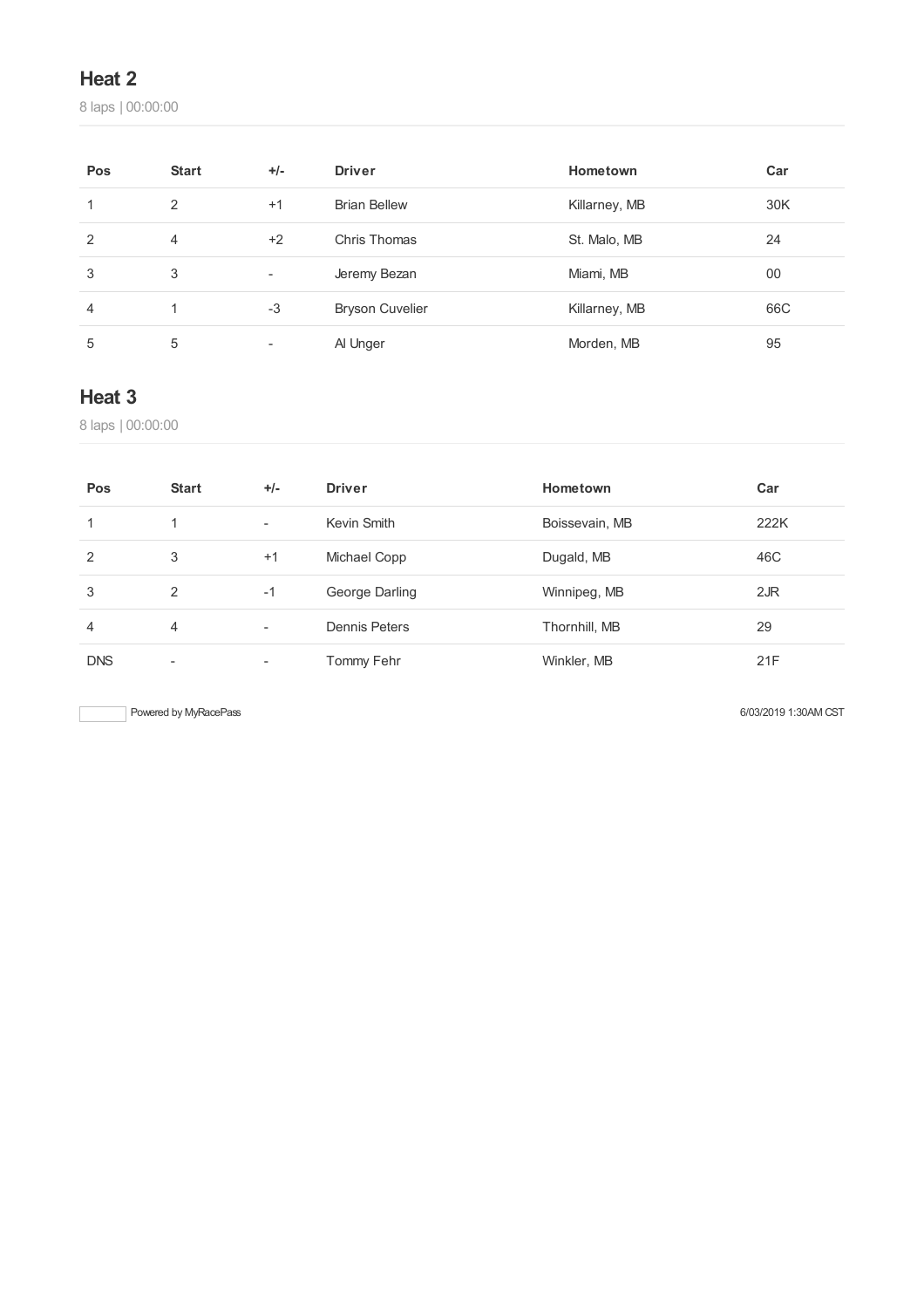# **WISSOTA Midwest Modifieds**

## **AFeature 1**

laps | 00:00:00

| Pos            | <b>Start</b>   | $+/-$                    | <b>Driver</b>          | Hometown       | Car |
|----------------|----------------|--------------------------|------------------------|----------------|-----|
| 1              | 8              | $+7$                     | <b>Austin Hunter</b>   | Winnipeg, MB   | 44  |
| $\overline{2}$ | 3              | $+1$                     | <b>Brandon Wieler</b>  | Winkler, MB    | 99W |
| 3              | 6              | $+3$                     | Cody Wall              | Winkler, MB    | 25  |
| 4              | $\overline{7}$ | $+3$                     | <b>Ted Doell</b>       | Carman, MB     | 95  |
| 5              | 4              | $-1$                     | <b>Bailey Cousins</b>  | Morden, MB     | 7B  |
| 6              | 5              | $-1$                     | Murray Kozie           | Headingley, MB | 55  |
| $\overline{7}$ | 1              | $-6$                     | Gary Unrau             | Roland, MB     | 18  |
| 8              | 2              | $-6$                     | Derek Unrau            | Roland, MB     | 59  |
| 9              | 9              | $\overline{\phantom{0}}$ | <b>Tyler Doell</b>     | Carman, MB     | 8   |
| 10 (DNF)       | 10             | $\overline{\phantom{a}}$ | Brenden Luschinski     | Headingley, MB | 16  |
| 11 (DNF)       | 11             | $\overline{\phantom{0}}$ | <b>Brody Pritchard</b> | Carman, MB     | 17  |

#### **Heat 1**

laps | 00:00:00

| Pos            | <b>Start</b>   | $+/-$                    | <b>Driver</b>        | Hometown       | Car |
|----------------|----------------|--------------------------|----------------------|----------------|-----|
| 1              | 2              | $+1$                     | Cody Wall            | Winkler, MB    | 25  |
| 2              | 1              | $-1$                     | Murray Kozie         | Headingley, MB | 55  |
| 3              | 3              | Ξ.                       | Gary Unrau           | Roland, MB     | 18  |
| $\overline{4}$ | 5              | $+1$                     | <b>Austin Hunter</b> | Winnipeg, MB   | 44  |
| 5              | $\overline{4}$ | $-1$                     | <b>Tyler Doell</b>   | Carman, MB     | 8   |
| 6              | 6              | $\overline{\phantom{a}}$ | Brenden Luschinski   | Headingley, MB | 16  |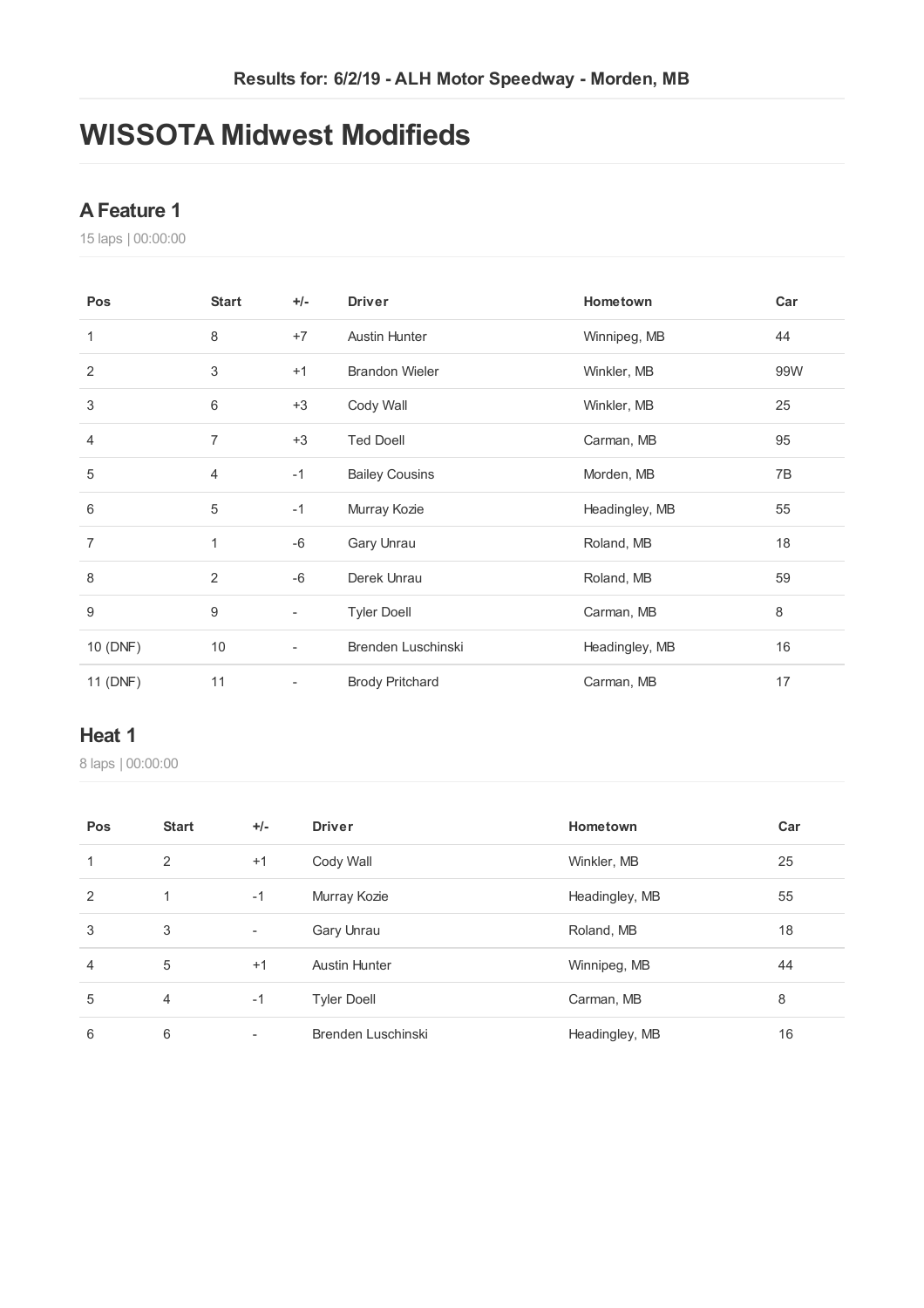### **Heat 2**

laps | 00:00:00

| Pos    | <b>Start</b> | $+/-$                    | <b>Driver</b>          | Hometown    | Car |
|--------|--------------|--------------------------|------------------------|-------------|-----|
| 1      | 2            | $+1$                     | <b>Brandon Wieler</b>  | Winkler, MB | 99W |
| 2      | 3            | $+1$                     | <b>Ted Doell</b>       | Carman, MB  | 95  |
| 3      | 5            | $+2$                     | <b>Bailey Cousins</b>  | Morden, MB  | 7B  |
| 4      | 4            | $\overline{\phantom{a}}$ | Derek Unrau            | Roland, MB  | 59  |
| 5(DNF) |              | $-4$                     | <b>Brody Pritchard</b> | Carman, MB  | 17  |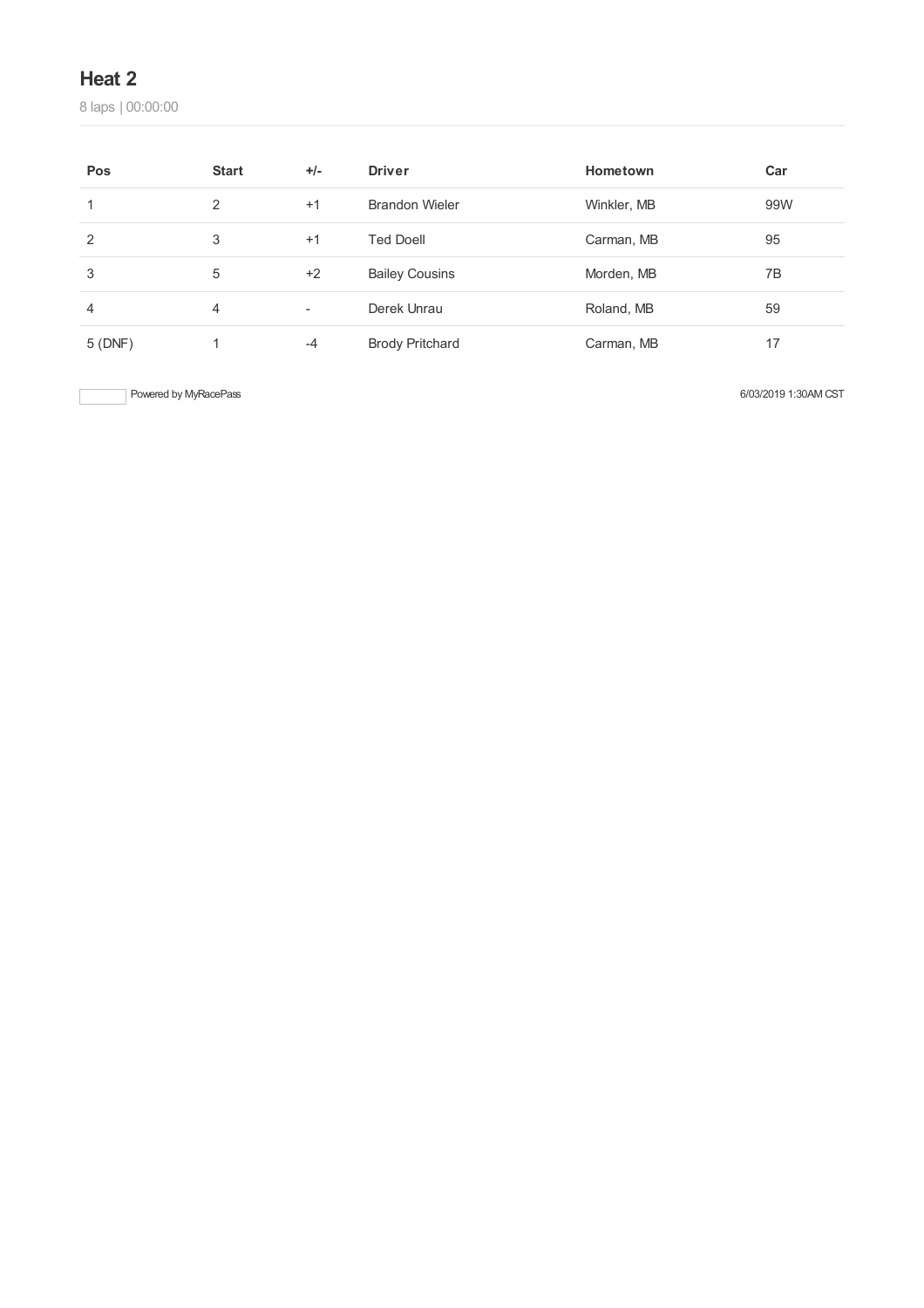# **Cylinder**

#### **AFeature 1**

laps | 00:00:00

| Pos | <b>Start</b> | $+/-$ | <b>Driver</b>   | Hometown         | Car |
|-----|--------------|-------|-----------------|------------------|-----|
| 1   | 4            | $+3$  | Jeremy Wall     | Crystal City, MB | 55  |
| 2   | 5            | $+3$  | Lee Moir        | Crystal City, MB | 337 |
| 3   | 2            | $-1$  | Ryan Roeland    | Winnipeg, MB     | 27  |
| 4   | 3            | $-1$  | Nolan Hamm      | Winkler, MB      | 16  |
| 5   |              | $-4$  | Cassandra Worms | Morden, MB       | 29X |

### **Heat 1**

laps | 00:00:00

| Pos            | <b>Start</b> | $+/-$                    | <b>Driver</b>   | Hometown         | Car |
|----------------|--------------|--------------------------|-----------------|------------------|-----|
| 1              | 4            | $+3$                     | Lee Moir        | Crystal City, MB | 337 |
| 2              | 2            | $\overline{\phantom{a}}$ | Jeremy Wall     | Crystal City, MB | 55  |
| 3              | 3            | $\overline{\phantom{a}}$ | Ryan Roeland    | Winnipeg, MB     | 27  |
| $\overline{4}$ | 5            | $+1$                     | Nolan Hamm      | Winkler, MB      | 16  |
| 5              | и            | $-4$                     | Cassandra Worms | Morden, MB       | 29X |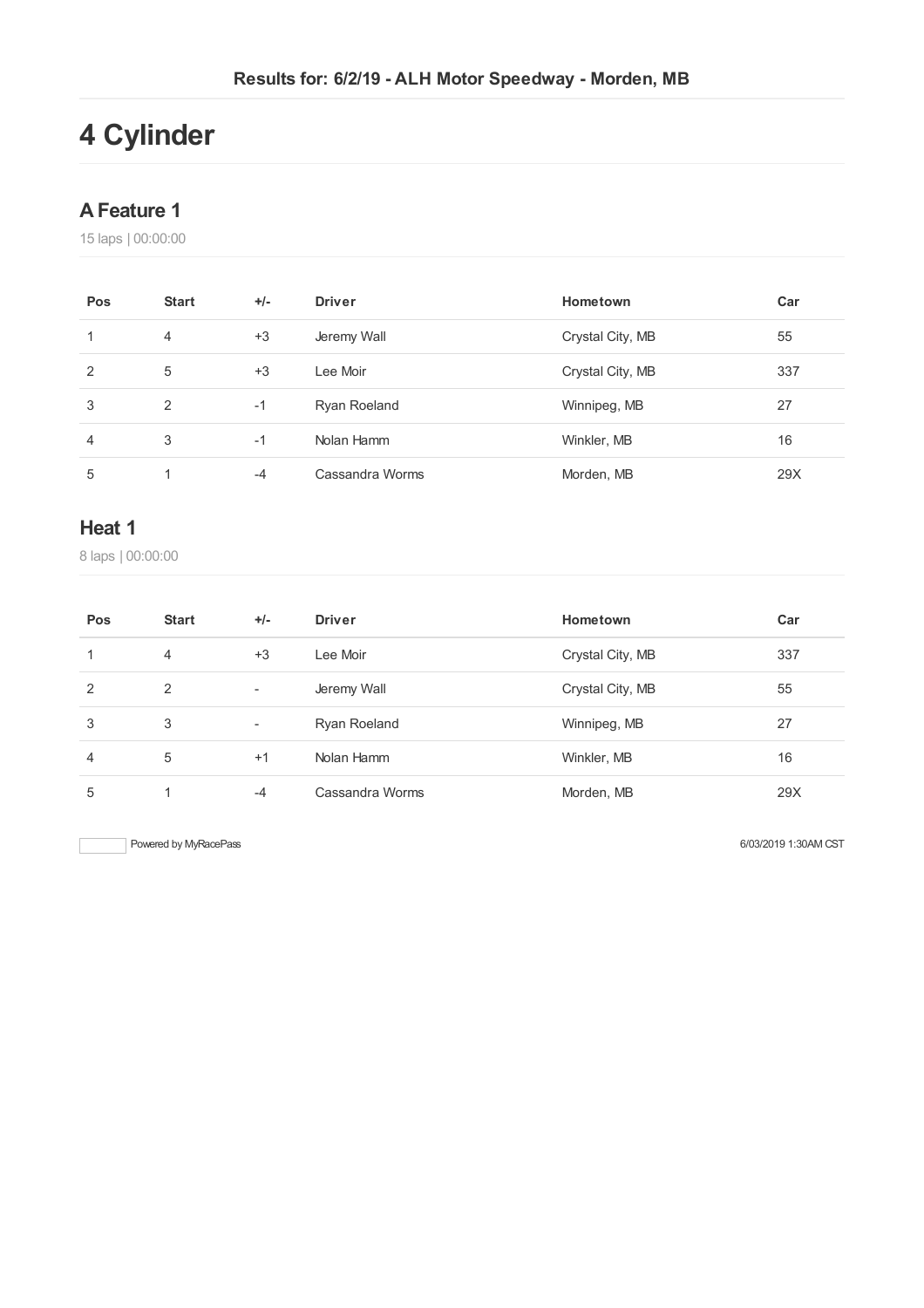# **Slingshots**

#### **AFeature 1**

laps | 00:00:00

| Pos            | <b>Start</b>   | $+/-$ | <b>Driver</b>         | Hometown            | Car   |
|----------------|----------------|-------|-----------------------|---------------------|-------|
| 1              | $\overline{4}$ | $+3$  | Sierra Staff          | East Saint Paul, MB | 7     |
| $\overline{2}$ | 3              | $+1$  | <b>Brooke Cousins</b> | Morden, MB          | LIL36 |
| 3              | 1              | $-2$  | Ezra Doell            | Carman, MB          | 8     |
| 4              | 5              | $+1$  | Rebecca Stutsky       | St. Andrews, MB     | 14    |
| 5              | 6              | $+1$  | Amy Doell             | Carman, MB          | 4     |
| 6              | 7              | $+1$  | Justin Temple         | Hartney, MB         | 43    |
| 7 (DNF)        | 2              | -5    | Cyrus Falk            | <b>GRETNA, MB</b>   | 9     |

## **Heat 1**

laps | 00:00:00

| Pos            | <b>Start</b>   | $+/-$                    | <b>Driver</b>         | Hometown            | Car   |
|----------------|----------------|--------------------------|-----------------------|---------------------|-------|
| 1              | 5              | $+4$                     | Sierra Staff          | East Saint Paul, MB |       |
| 2              | 2              | $\overline{\phantom{a}}$ | Cyrus Falk            | <b>GRETNA, MB</b>   | 9     |
| 3              | $\overline{4}$ | $+1$                     | <b>Brooke Cousins</b> | Morden, MB          | LIL36 |
| $\overline{4}$ | 1              | $-3$                     | Ezra Doell            | Carman, MB          | 8     |
| 5              | 6              | $+1$                     | Rebecca Stutsky       | St. Andrews, MB     | 14    |
| 6              | 7              | $+1$                     | Amy Doell             | Carman, MB          | 4     |
| 7              | 3              | $-4$                     | Justin Temple         | Hartney, MB         | 43    |